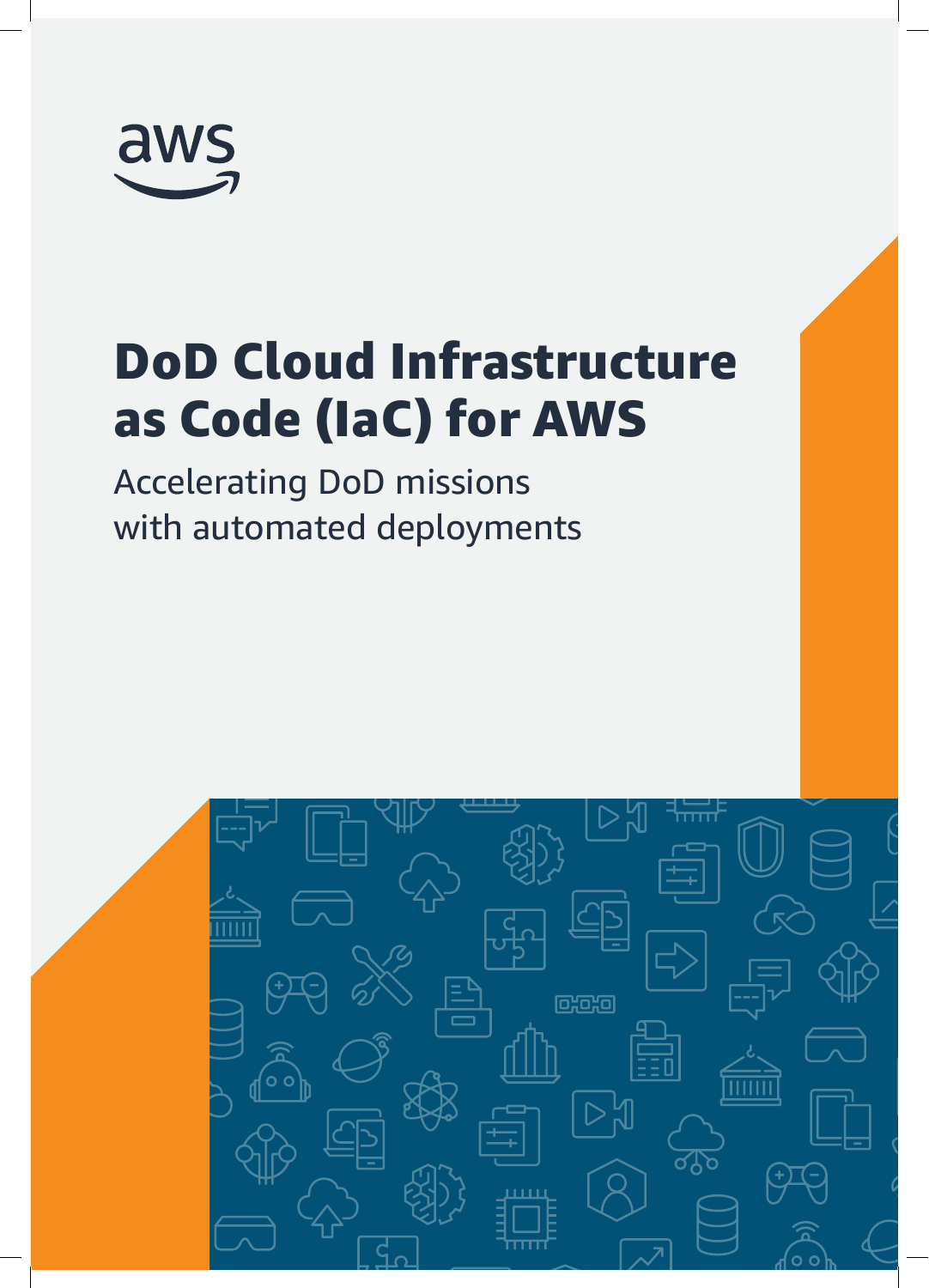#### **1. WHAT IS DOD CLOUD IAC FOR AWS?**

2. HOW DOES DOD CLOUD IAC FOR AWS ADD VALUE?

3. WHO BENEFITS FROM USING DOD CLOUD IAC FOR AWS?

Adoption of cloud services in the Department of Defense (DoD) can take time and place onus on mission owners to build out complex environments, implement least privilege models, provide common services, connect to Cloud Access Points (CAPs), and obtain an Authority to Operate (ATO) for their workloads. DoD Cloud Infrastructure as Code (IaC) for AWS is an accelerator to facilitate digital transformation through timely, cost-effective, and secure deployment.

# **What is DoD Cloud IaC for AWS?**

DoD Cloud IaC for AWS is a baseline that enables mission owners to quickly deploy a secure, scalable, multi-account environment based on AWS best practices. The baseline creates a compliant and secure environment for mission owners to deploy mission systems, build software applications, and/or create and migrate data. The infrastructure created by the solution contains preventative and detective controls to ensure compliance and provide automated assessment and reporting of the environment's alignment with NIST 800-53/DISA Cloud Computing Security Requirements Guide (CC SRG) controls.

Using pre-configured, pre-authorized templates, the DoD Cloud IaC for AWS is designed to help DoD organizations create cloud environments and accelerate their adoption of the cloud for workloads up to and including Impact Level 5. This allows for a more rapid delivery of innovative cloud platform as a service (PaaS) technologies and capabilities to the Warfighter. The solution comes with a three-year ATO from DISA's Risk Management Executive (RME) to include the inheritance of 103 Common Controls and 295 Control Correlation Identifiers (CCI) in the Enterprise Mission Assurance Support Services (eMASS), significantly reducing the assessment and authorization burden for mission owners.

The DoD Cloud IaC for AWS provides customers the opportunity to move up the stack and leverage higher level native AWS managed services. This reduces mission owner undifferentiated heavy lifting and increases the amount of controls inherited from the cloud services provider. The baseline is a decentralized approach that offers the desired flexibility of deploying on AWS account IDs that mission owners directly own and control.

#### **Each Baseline consists of:**

- **• DoD Cloud IaC for AWS (CDKs and CloudFormation)**
- **• Least Privileged Model (IAM Roles)**
- **• Security Policies (Configuration Rules)**
- **• Common Access Card (CAC) Authentication for DISA Global Directory**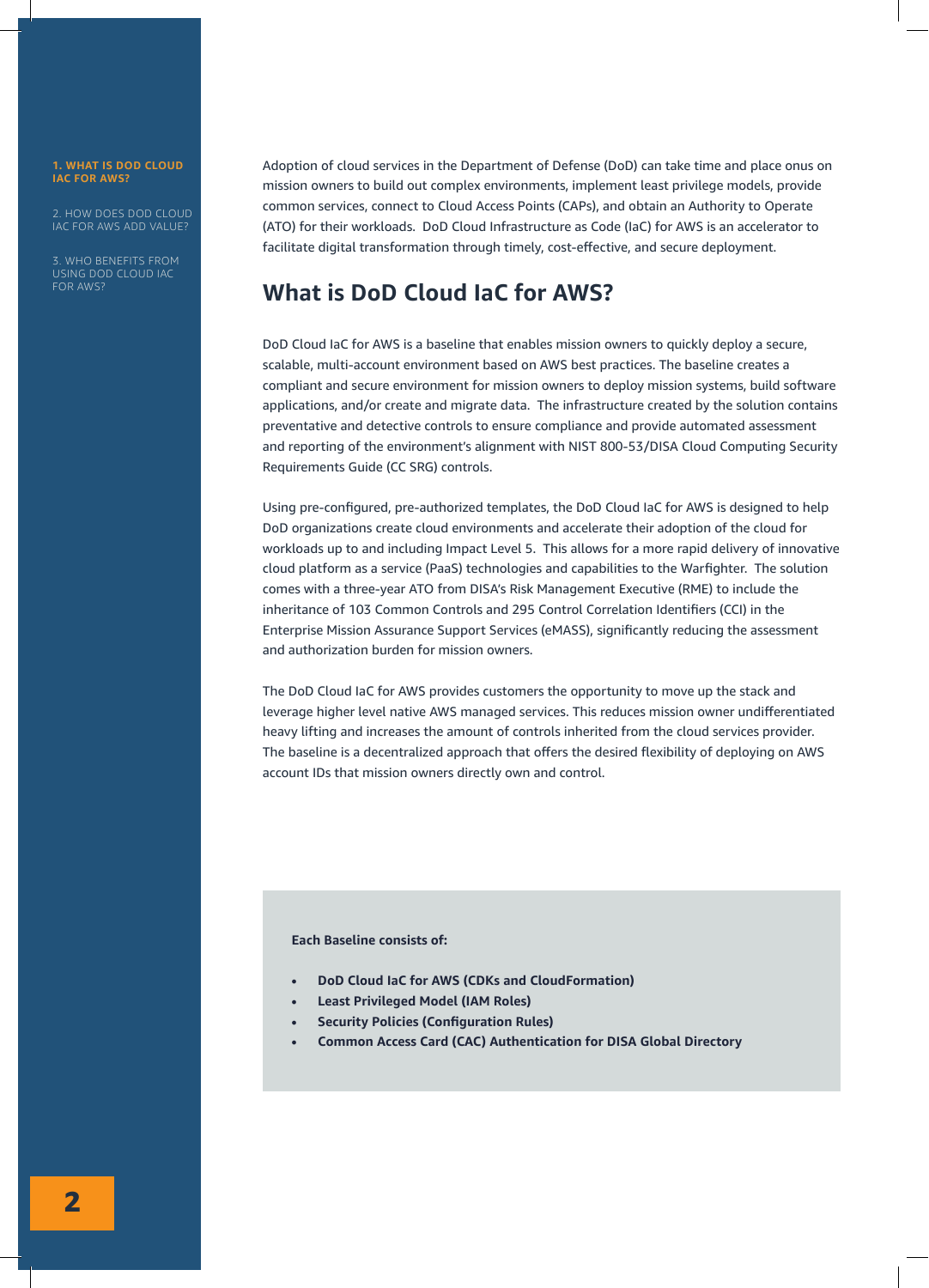#### **1. WHAT IS DOD CLOUD IAC FOR AWS?**

2. HOW DOES DOD CLOUD IAC FOR AWS ADD VALUE?

3. WHO BENEFITS FROM USING DOD CLOUD IAC FOR AWS?



## Services required for deployment and foundational security

| <b>AWS Secrets Manager</b>               | Service Control Policies (part of Organizations) |
|------------------------------------------|--------------------------------------------------|
| <b>AWS CloudFormation</b>                | <b>AWS Security Hub</b>                          |
| <b>AWS CloudTrail</b>                    | AWS Service Catalog                              |
| Amazon CloudWatch                        | Amazon Simple Storage Service (S3)               |
| AWS Config                               | <b>AWS Transit Gateway</b>                       |
| <b>AWS Network Firewall</b>              | Amazon Virtual Private Cloud (VPC)               |
| Amazon GuardDuty                         | <b>AWS CodeBuild</b>                             |
| AWS Identity and Access Management (IAM) | <b>AWS CodeCommit</b>                            |
| AWS Key Management Service (AWS KMS)     | <b>AWS CodePipline</b>                           |
| <b>AWS Organizations</b>                 | <b>AWS Step Functions</b>                        |
| AWS Shield                               | Amazon Elastic Block Store (EBS)                 |
|                                          |                                                  |

### Additional services available to deploy as needed

| Amazon AppStream 2.0                                            | Amazon Aurora                                                    |
|-----------------------------------------------------------------|------------------------------------------------------------------|
| Amazon SageMaker                                                | Amazon DynamoDB                                                  |
| AWS Lambda                                                      | <b>AWS IoT Greengrass</b>                                        |
| Amazon Elastic Compute Cloud (Amazon EC2)                       | Amazon Elastic Container Registry (Amazon ECR)                   |
| Amazon Elastic Container Service (Amazon ECS)<br>on AWS Fargate | Amazon Elastic Kubernetes Service (Amazon EKS)<br>on AWS Fargate |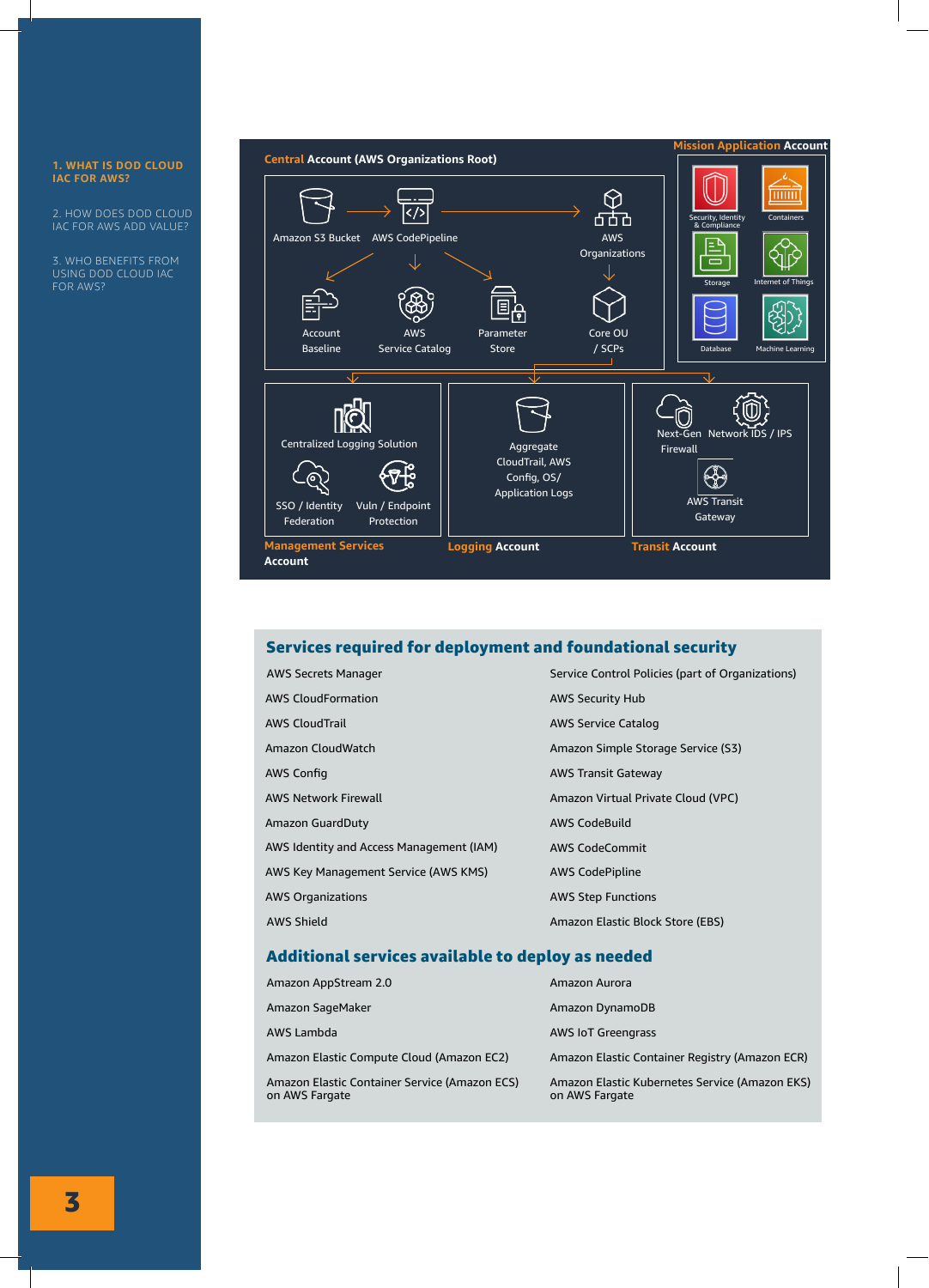1. WHAT IS DOD CLOUD IAC FOR AWS?

**2. HOW DOES DOD CLOUD IAC FOR AWS ADD VALUE?**

**3. WHO BENEFITS FROM USING DOD CLOUD IAC FOR AWS?**

## **How does DoD Cloud IaC for AWS add value?**

"The DENIX program sees DoD Cloud Infrastructure as Code for AWS as a digital transformation accelerator. By adopting the preapproved baseline, we reduce our deployment timelines, stay within budget, enhance cybersecurity, and expedite the ATO authorization process. DOD IaC helps transform DENIX into customer focused platform service that enables capabilities delivery at the speed of relevance at the least possible cost."

**Poppy Harrover, Program Manager, DoD Environment, Safety and Occupational Health Network and Information Exchange (DENIX)** 

The DoD has a myriad of unique and challenging use cases that require creativity and architectures that operate beyond the bounds of normalcy. The DoD Cloud IaC for AWS provides a foundation for an environment that supports a wide variety of solutions. The security implementations provide a flexible but stable base upon which mission owners can reliably build secure, scalable, functional solutions without restricting innovation. All with an approved set of more than 103 Common Controls and 295 Control Correlation Identifiers (CCI), accelerating mission owners' authorization journeys in a significant way.

# **Who benefits from using DoD Cloud IaC for AWS?**

The DoD Cloud IaC for AWS provides cloud brokers, account owners, application/ data owners, and compliance assessors with compliance frameworks to meet their organizational goals.

- **• Cloud broker/account owners:** Multi-tenant landing zone with the appropriate guardrails in place to meet or inherit compliance requirements
- **• Mission owners:** Baseline infrastructure that has architecture guardrails in place to ensure workloads deployed or data migrated is compliant with the DISA CC SRG
- **• Compliance assessors and information system security officers (ISSOs):** Compliant infrastructure which has a single-pane-of-glass dashboard to show the compliance of a cloud environment with the DISA CC SRG along with auditing and monitoring of cloud resources

## **Next steps**

- Get started with the DoD Cloud IaC for AWS by completing the DISA HaCC Product Form at: https://www.hacc.mil/Contact-Us/Product-Questions/
- Learn more about the baseline: https://www.ccpo.mil/Products/DOD-Cloud-IaC/
- Contact dod-cloud-iac@amazon.com for questions